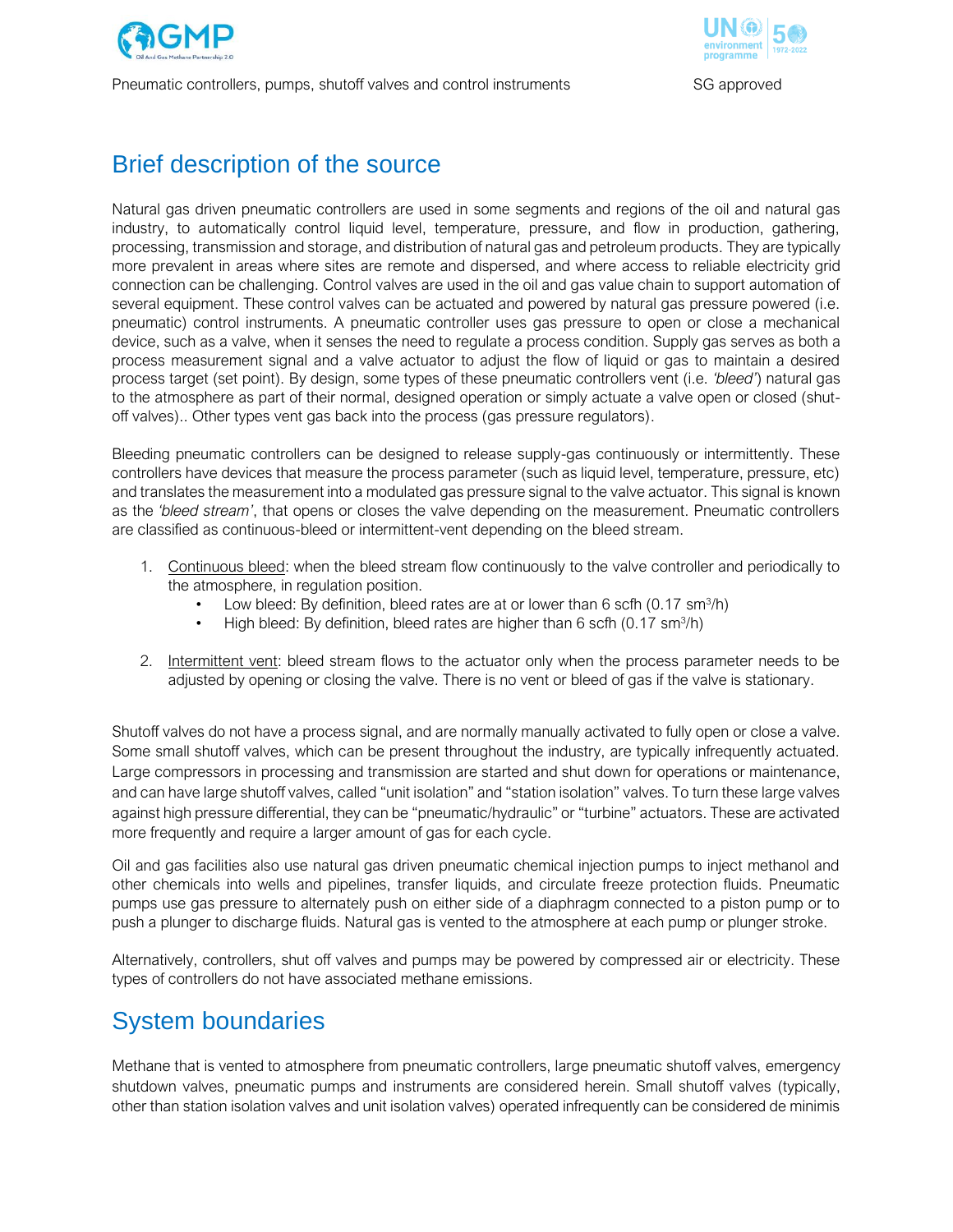emissions and need not be reported. Large shutoff valves (typically station isolation valves and unit isolation valves), regardless of the frequency of operation, are considered herein. Methane emissions from pneumatic controllers that are captured and reintegrated into the process, i.e. not vented, are not to be reported. Methane emissions captured and routed to flare should be reported under Flaring (see *Flaring TGD*). This TGD has been developed for equipment which is functioning properly. Emissions resulting from malfunctioning equipment are to be reported under Incidents and malfunctions category (see *Incidents and malfunctions TGD).* Emissions resulting from leaks are to be reported under Leaks (see *Leaks TGD).*

Guidance on materiality is presented in the *General principles TGD.*

# Level 3 Quantification Methodologies Emission factors

Accepted emissions quantification methodologies, as defined in the *General Principles TGD*, or those prescribed by local regulation are considered as providing Level 3 estimates, provided they are specific for the source type. They typically represent a volume of methane emitted per duration and per device. Partners are encouraged to use emission factors that best represent conditions and practices at their facilities and adjust the estimation methods, where warranted, to more accurately estimate emissions given differences between the reference system on which the methodology is based, and their systems.

The following tables present examples of emission factors which can be used to estimate methane emissions from pneumatic controllers.

| Source                                                    | Segment                                  | GHG reporting program 1996 <sup>1</sup> |                            |
|-----------------------------------------------------------|------------------------------------------|-----------------------------------------|----------------------------|
|                                                           |                                          | scfh/ device                            | sm <sup>3</sup> /h/ device |
| High continuous bleed<br>pneumatic<br>controller<br>vents | Production and<br>Gathering and boosting | 37.3                                    | 1.06                       |
| Low continuous bleed<br>controller<br>pneumatic<br>vents  |                                          | 1.39                                    | 0.04                       |
| Intermittent<br>bleed<br>pneumatic<br>controller<br>vents |                                          | 13.5                                    | 0.38                       |
| High continuous bleed<br>controller<br>pneumatic<br>vents | Transmission / Storage                   | 18.20                                   | 0.52                       |
| Low continuous bleed<br>controller<br>pneumatic<br>vents  |                                          | 1.37                                    | 0.04                       |
| Intermittent<br>bleed<br>controller<br>pneumatic<br>vents |                                          | 2.35                                    | 0.07                       |

<sup>1</sup> Subpart W rulemaking and summary results (Tables W-1A, W-3B and W-4B) https://www.law.cornell.edu/cfr/text/40/part-98/subpart-W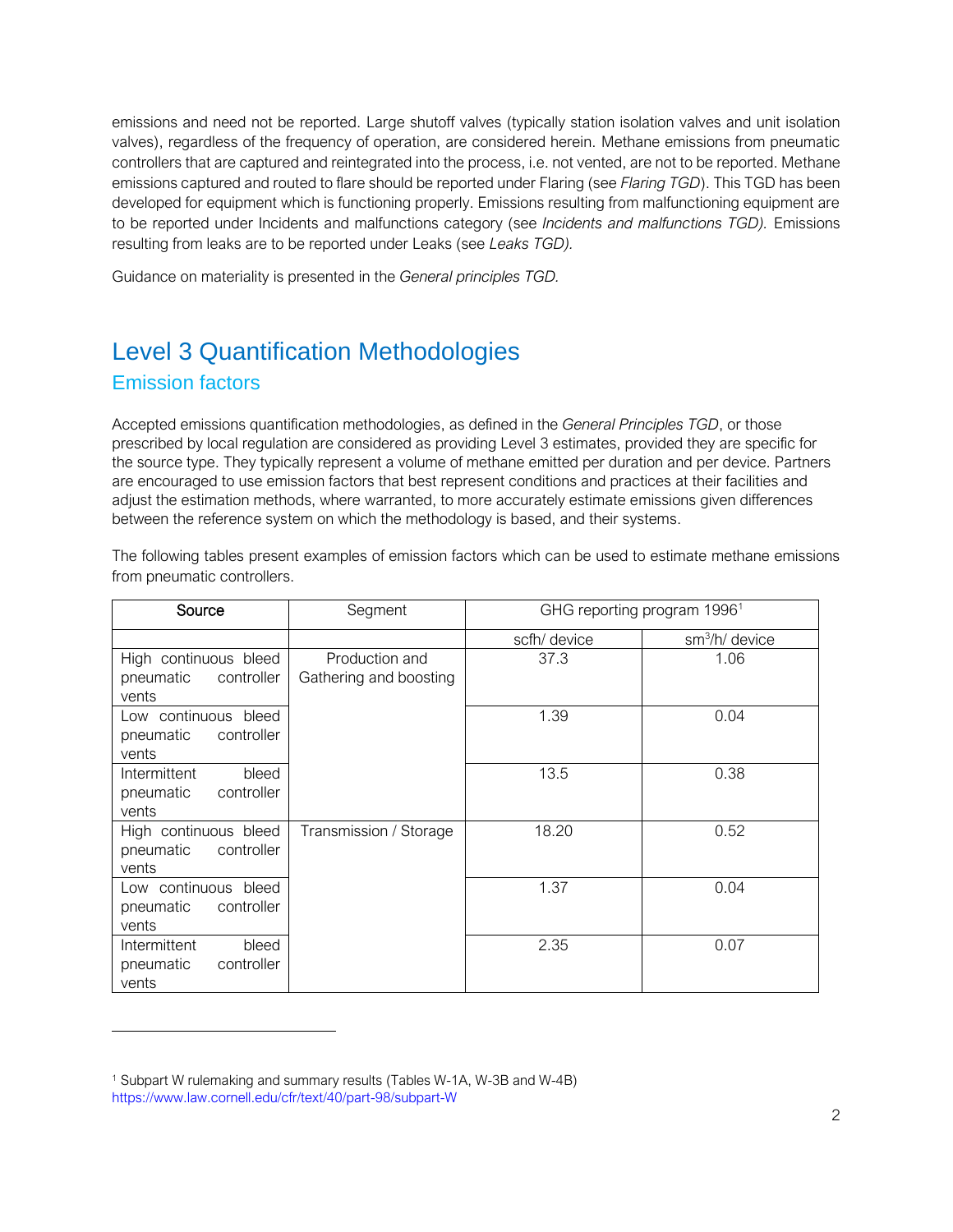| Source                                                          |                  | GRI/EPA Study 1996 <sup>2</sup> |  |
|-----------------------------------------------------------------|------------------|---------------------------------|--|
|                                                                 | scf/year/ device | sm <sup>3</sup> /year/ device   |  |
| Pneumatic/<br>hydraulic<br>valve<br>vane<br>rotary<br>actuators | 5627             | 159.34                          |  |
| Turbine valve actuators                                         | 67599            | 1914.19                         |  |

Other examples of emission factors can be found in:

- Allen et. Al.  $2013<sup>3</sup>$
- Allen et. Al. 2015<sup>4</sup>
- Prasino Group 2013<sup>5</sup>

The following table presents examples of emission factors which can be used to estimate methane emissions from pneumatic pumps at oil and gas production sites

| Source <sup>6</sup>         | Scfh/pump | $\frac{\text{sm}^3}{\text{h}}$ / pump |
|-----------------------------|-----------|---------------------------------------|
| Pneumatic pumps – diaphragm | 18.58     | 0.53                                  |
| Pneumatic pumps – piston    | 2.03      | 0.06                                  |

Activity data collection should be conducted based on the data required by the selected emission factor. In the examples presented above, data on number of controllers or pumps per type.

#### Manufacturer estimates

Manufacturer estimates can also be used to quantify methane emissions from pneumatic controllers, shut off valves, pumps and measurement devices at Level 3. A non-exhaustive list is available with the most commonly used devices (brand and model) and their gas bleed rate information provided by manufacturers<sup>7</sup>

<sup>&</sup>lt;sup>2</sup> [Methane Methane Emissions from the Natural Gas Industry, Volume 12: Pneumatic Devices \(epa.gov\)](https://www.epa.gov/sites/default/files/2016-08/documents/12_pneumatic.pdf), Tables 4-7 and 4-8.

<sup>3</sup> Measurements of methane emissions at natural gas production sites in the United States. Allen, David, T., et al. 2013. [www.pnas.org/content/early/2013/09/10/1304880110.full.pdf+html](http://www.pnas.org/content/early/2013/09/10/1304880110.full.pdf+html)

<sup>&</sup>lt;sup>4</sup> Methane Emissions from Process Equipment at Natural Gas Production Sites in the United States: Pneumatic Controllers. Allen et al., 2015,<http://pubs.acs.org/doi/abs/10.1021/es5040156>

<sup>5</sup> Determining Bleed Rates for Pneumatic Devices in British Columbia; Final Report. The Prasino Group. 2013, <https://www.deslibris.ca/ID/240635>

<sup>&</sup>lt;sup>6</sup> Subpart W rulemaking and summary results

[https://www.law.cornell.edu/cfr/text/40/part-98/subpart-W/appendix-TableW-1A](https://www.law.cornell.edu/cfr/text/40/part-98/subpart-W/appendix-TableW-1A%20from%20GRI/EPA%20Study%201996) from GRI/EPA Study 1996, Volume 13: Chemical Injection Pumps

<sup>7</sup> Natural gas STAR – Lessons learned, *Option For Reducing Methane Emissions From Pneumatic Devices In The Natural Gas Industry – Appendix A,* [https://www.epa.gov/sites/production/files/2016-06/documents/ll\\_pneumatics.pdf](https://www.epa.gov/sites/production/files/2016-06/documents/ll_pneumatics.pdf)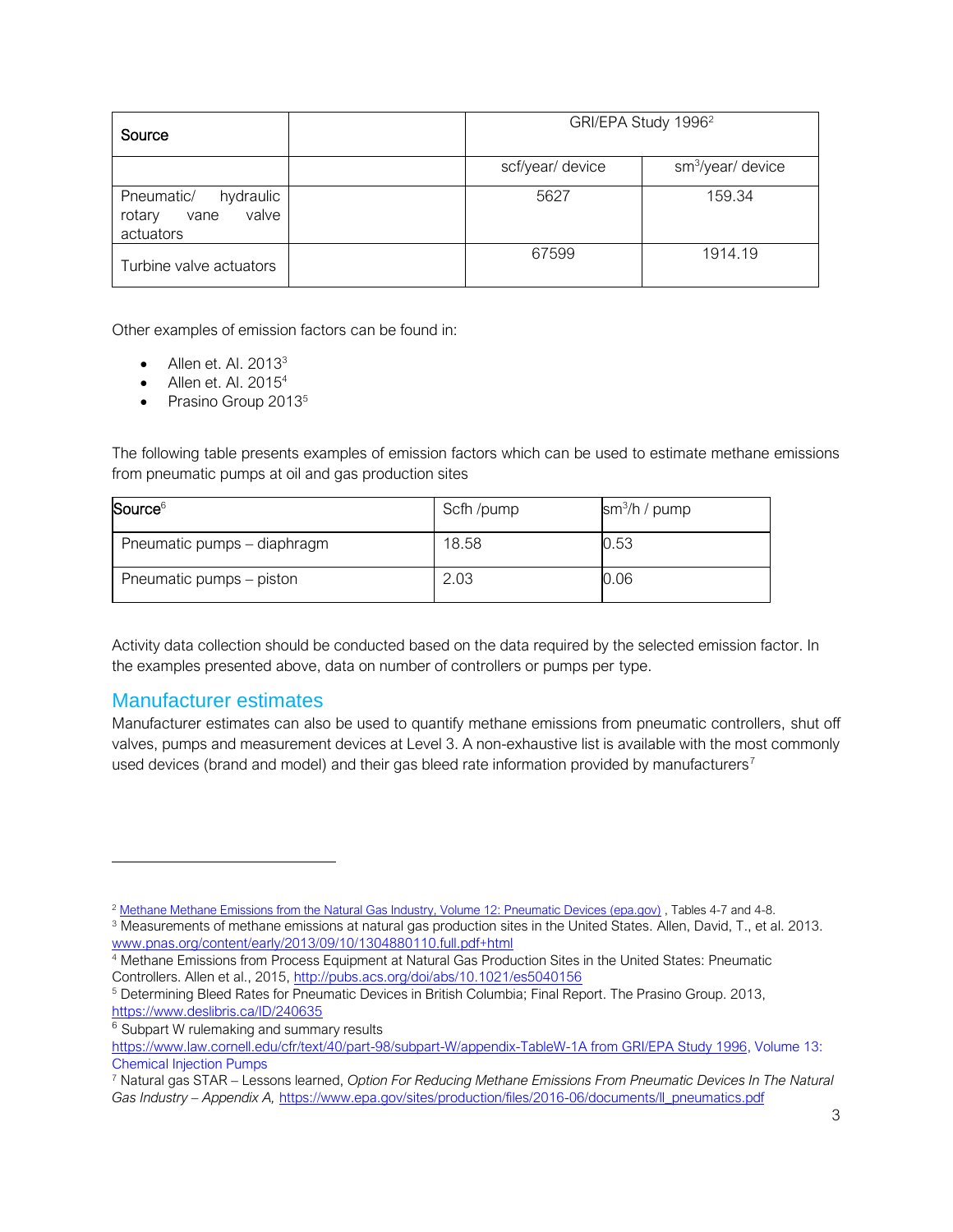Activity data collection should be conducted based on the data required by the selected emission factor provided by the manufacturer. In the example presented above, data on the number of controllers or pumps of each brand and model.

### Level 4 Quantification Methodologies

### Direct measurement and Measurement-based Emission factors

Measurements (including continuous or periodic monitoring) or emission factors developed based on representative measured emissions are considered Level 4 emissions quantification. Measurements must be taken that represent the total flow of whole gas and associated methane content of each gas stream that is vented to atmosphere. Methane content can be determined based on accepted technologies and methodologies, as described in the *General Principles TGD*.

Direct measurement should start with an engineering analysis (field observation) of pneumatic control loop, pump or instrument to determine how the control loop operates and where the bleed or vent emissions occur. This allows measurement points to be accurately identified and measurements to completely capture a device's methane emissions. An infrared red camera can also allow to visualize emissions and determine more precisely where measurements should be taken. A unit or station isolation valve and chemical injection pump typically vents methane locally and has no other equipment associated with its emissions.

Accepted measurement equipment and techniques, as defined in the *General Principles TGD,* for determining gas flow from controllers, pumps and instruments are to be employed. Following is a nonexhaustive list of such measurement solutions<sup>89</sup>:

- Direct measurement by upstream flow meter in the supply gas line
- High flow sampler
- Calibrated vent bag
- Recording turbine meter or ePV meter
- Positive displacement diaphragm meter.

It is suggested that measurements encompass multiple valve cycles, at least 15 minutes for controllers, or, in the case of pneumatic chemical injection pump, it is suggested that the measurement of the volume of gas emitted lasts long enough to include several cycles of pumping strokes. For pneumatic/hydraulic and turbine valve operators, measurements should be made on both the opening and closing cycles.

Level 4 emissions quantification can also be based on measurements conducted on a representative sample. System configurations, environmental and operating conditions (e.g. type, brand, model, supply gas pressure) should be considered in determining 'like' systems that carry common emission factors. Each system that is not 'like' will require determination of a separate value for that system, based on the appropriate measurement studies. For guidelines on the methodology to develop a statistically representative sample, please refer to the [*Uncertainty and reconciliation guidance].*

<sup>8</sup> More details on various detection and measurement equipment can be found at CCAC, *Conduction Emissions Surveys, Including Emission Detection and Quantification Equipment – Appendix A of the OGMP Technical Guidance Document,* 2017

<sup>9</sup> More details on various detection and measurement equipment can be found at Methane Guiding Principles, *Reducing Methane Emissions: Best Practice Guide – Identification, Detection, Measurement and Quantification.* 2020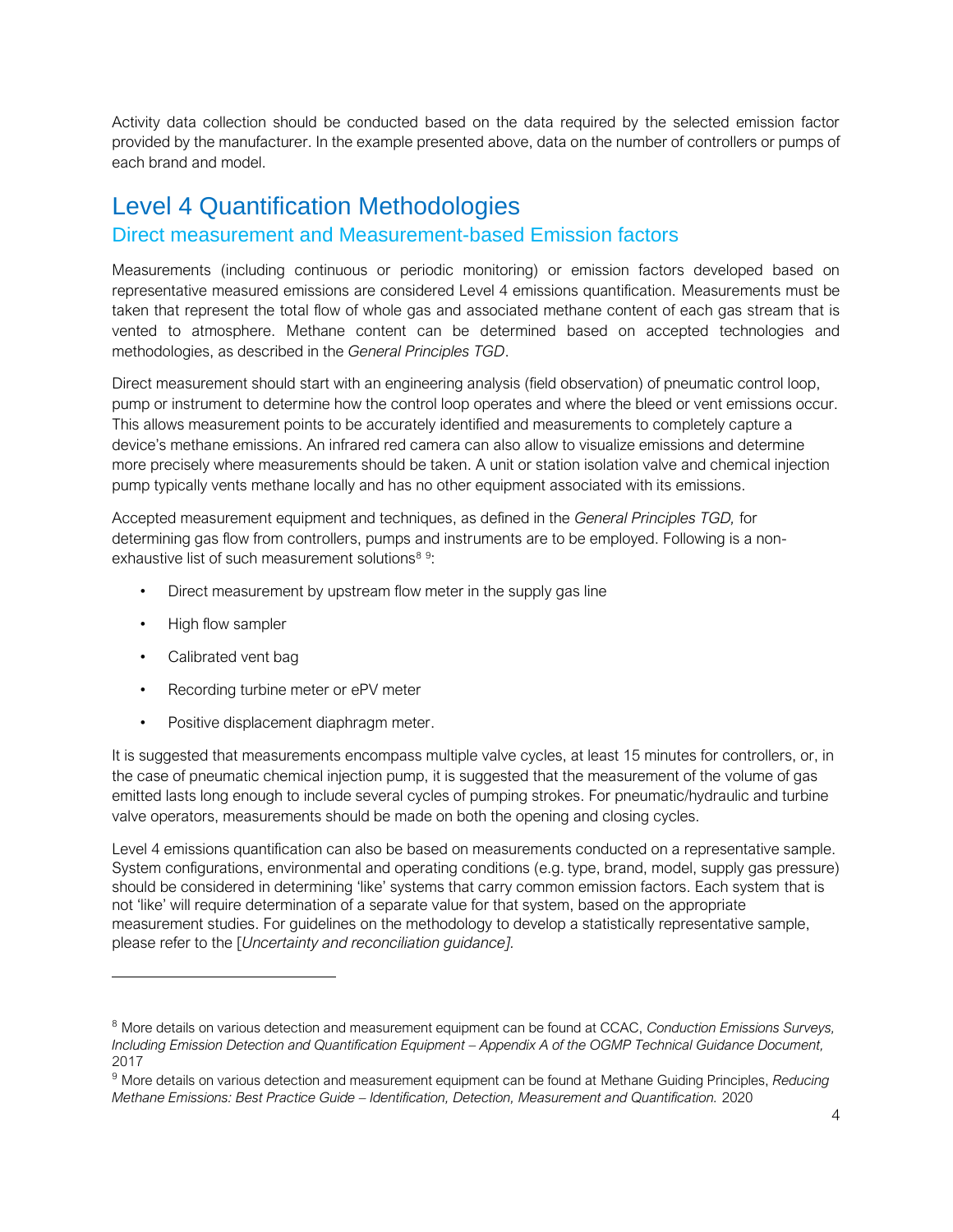### Engineering calculations

Engineering calculations can also be used to quantify emissions at Level 4 for intermittent vent controllers and pneumatic/hydraulic operators on unit and station isolation valves.

For example, intermittent vent controllers in on/off service (i.e. snap-acting controls or dump-valves) vent the same volume of gas every time the device shifts from "on" to "off. This volume per actuation (Vol<sub>a</sub>) can be calculated by

$$
Vol_a = \left(\frac{\pi}{4} I D_{pipe}^2 * L_{pipe} + \Delta Vol_i\right) * \left(\frac{P_{control} + P_{atm}}{P_{std}}\right)
$$
  
 $E_i = N_a * Vol_a$ 

Vol<sup>a</sup> = Volume per actuation (scm/scf)

 $ID_{pipe}$  = Inside diameter of piping (m/ft)

 $\Delta$ Vol<sub>i</sub> = The change in the physical volume of a pneumatic valve actuator when changed from at rest to fully actuated, or change in hydraulic oil vessels for pneumatic valve operators (scm/scf)

Patm = Local atmospheric pressure (kPaa/psia)

Pcontrol = Pressure of the supply gas system (kPag/psig)

P<sub>std</sub> = Pressure designated by proper authority to represent the standard pressure to be used for aggregating volumes (kPaa/psia)

 $E_i$  = Annual emissions from an intermittent vent controller

 $N_a$  = Estimated number of actuations per device per year

This approach requires a count of the number of actuations for each device per year in order to calculate annual emissions. Therefore, an estimated number of actuations per year can be developed employing onsite knowledge. If the process is highly variable or cyclic throughout the year, estimation of the number of actuations per year can be inaccurate. Throttling intermittent controllers may not lend themselves to engineering estimates presented above as the bonnet volume partial displacement and the frequency of actuation are both highly variable.

Another example of calculation which can be used to quantify the emissions of an pneumatic valve, relying on inner valve volume is:

 $E_v = Vol_{int} * P_{value} * N_A$ 

 $E_v$  = Annual emissions from pneumatic valve at atmospheric pressure (sm<sup>3</sup>)

Vol<sub>int</sub> = Inner volume of the valve (m<sup>3</sup>)

Pvalve = Pressure at the valve (bars)

 $N_a$  = Number of actuations per device per year